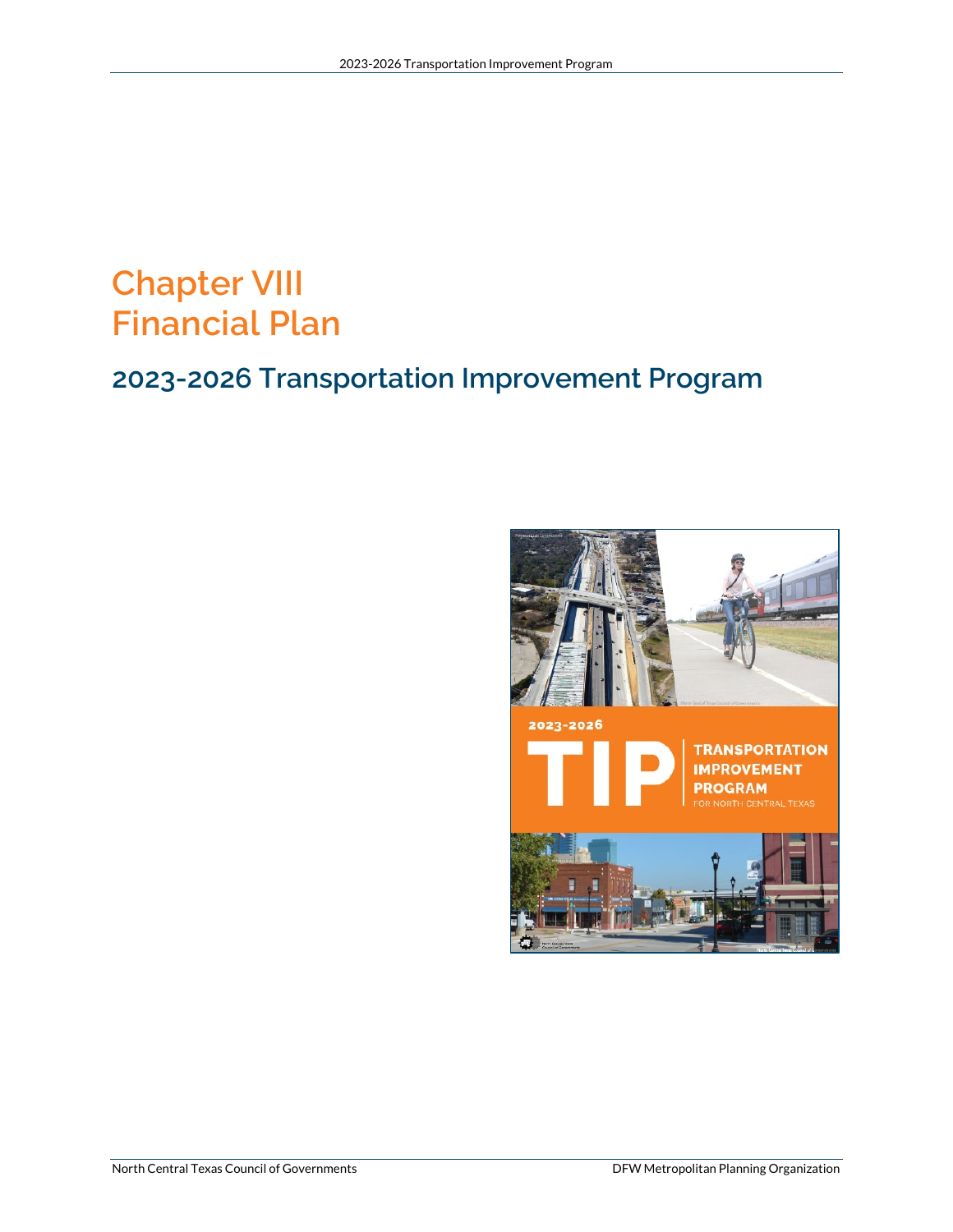# **Chapter VIII Financial Plan**

## **OVERVIEW**

According to the Metropolitan Planning regulations reaffirmed under the Infrastructure Investment and Jobs Act (23 CFR Part 450.326(j)), the Transportation Improvement Program (TIP) "...shall include a financial plan that demonstrates how the approved TIP can be implemented, indicates resources from public and private sources that are reasonably expected to be made available to carry out the TIP, and recommends any additional financing strategies for needed projects and programs." The financial plan of the 2023-2026 TIP was developed by the Metropolitan Planning Organization (MPO) in cooperation with the Texas Department of Transportation (TxDOT), local transportation agencies, and local government entities. Each funding program is financially balanced against available funds for FY2023-FY2026.

Through financial constraint, the TIP becomes a program of committed projects designed to achieve regional mobility and improved air quality, while addressing the economic and environmental goals of the region. In essence, the TIP serves as the region's spending plan for federal and state transportation improvement funding. Another form of funding in the TIP is toll revenue, specifically Regional Toll Revenue (RTR) funding, which is also included in the financial summaries.

## **DEMONSTRATION**

The first step in demonstrating financial constraint of the TIP is to determine the amount of funds expected to be allocated to the region each year from all available sources. Funding program allocations for each fiscal year are generally taken from the apportionments outlined in the Unified Transportation Program. Unspent carryover funds from prior years are then added to the available balance for each year, if applicable. Next, the transportation priorities are determined and projects are programmed, while maintaining a four-year financial constraint. The prioritization of projects is carried out in an open and cooperative forum between funding recipients, TxDOT, transportation agencies, and the MPO.

The 12-county Metropolitan Planning Area consists of Collin, Dallas, Denton, Ellis, Hood, Hunt, Johnson, Kaufman, Parker, Rockwall, Tarrant, and Wise Counties, a total area of approximately 9,441 square miles. The Metropolitan Planning Area boundary encompasses the existing urbanized area, the contiguous area expected to be urbanized by the year 2045, and the ozone nonattainment area. Financial summaries, provided by TxDOT district, are included for the projects located within the Metropolitan Planning Area.

Roadway section financial summaries for the Fort Worth, Dallas, and Paris Districts, are presented in Exhibits VIII-1, VIII-2, and VIII-3, respectively. Exhibits VIII-4 and VIII-5 are the Transit section financial summaries for the Fort Worth and Dallas TxDOT Districts, respectively.

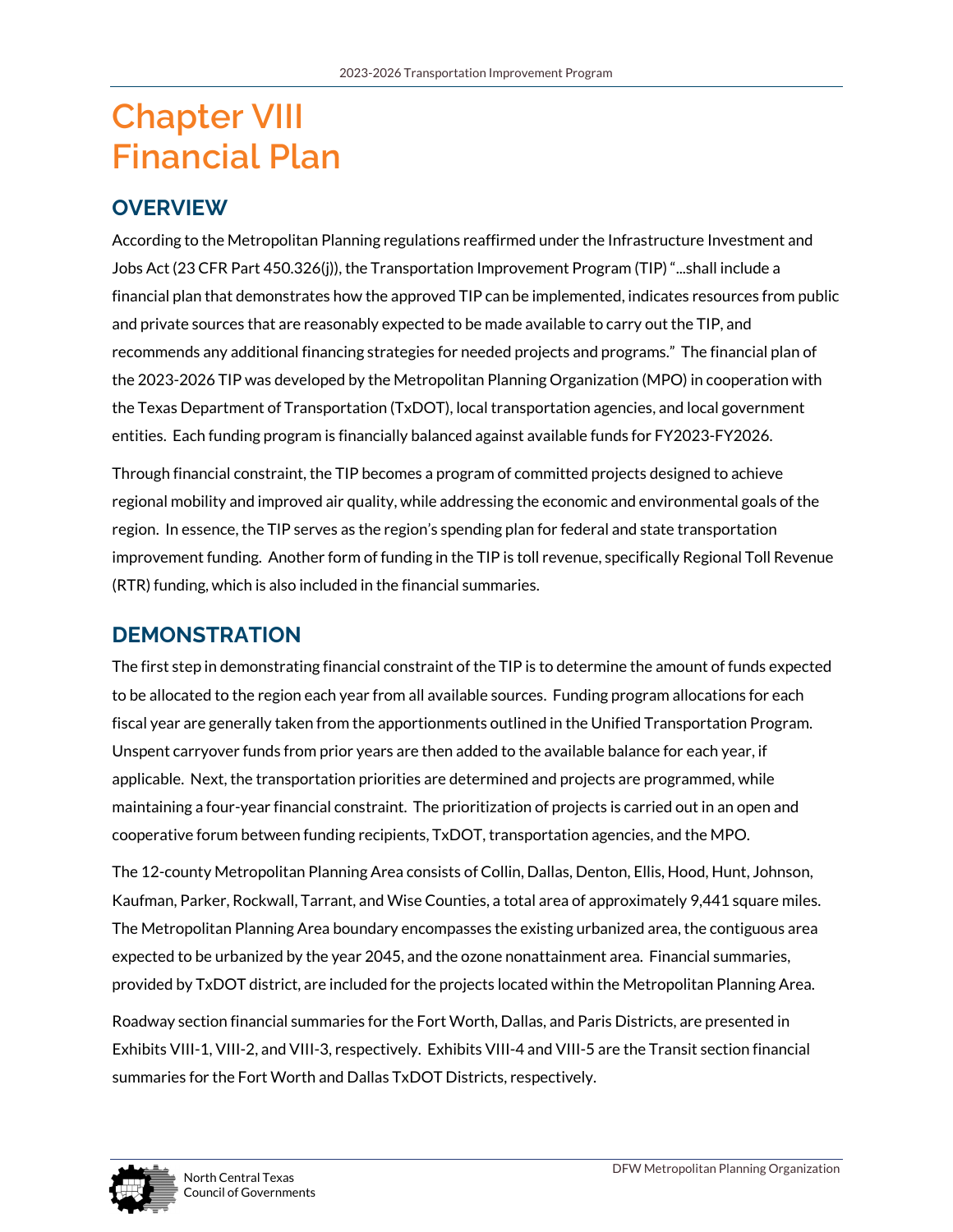### **CONCLUSION**

The exhibits show that the 2023-2026 TIP is financially constrained in FY2023, FY2024, FY2025, and FY2026, by category. The TIP conforms to all Federal Highway Administration and Office of Management and Budget, Year of Expenditure (YOE), and Total Project Costs (TPC) requirements for budgetary constraint. Therefore, resources have been identified and are available to fund the projects included in these fiscal years.

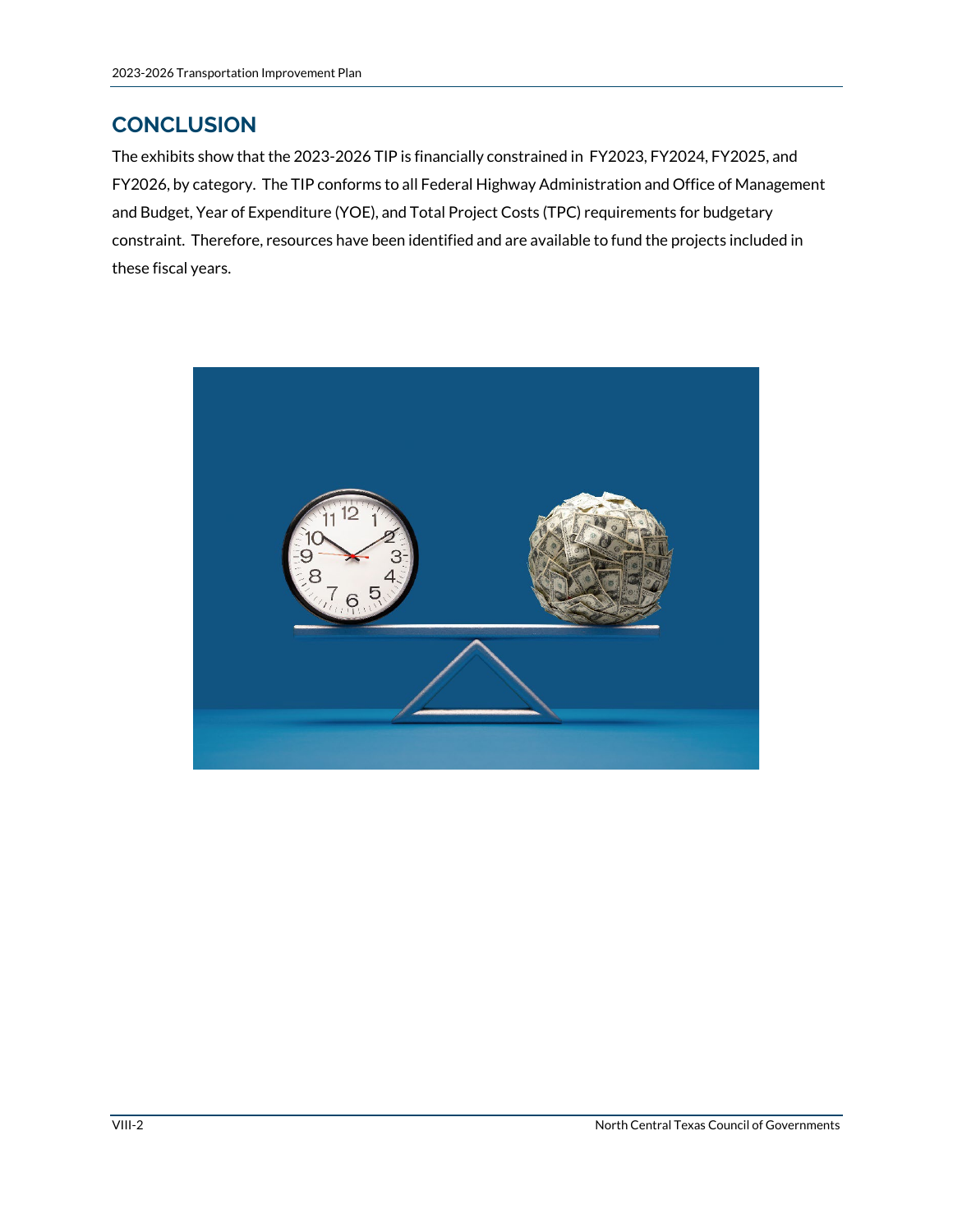#### *Exhibit VIII-1. Roadway Funding by Category - Fort Worth District*

#### *DFW Metropolitan Planning Organization ‐ Fort Worth* **Initial FY2023‐2026 Transportation Improvement Program**

#### **Funding by Category**

|                            |                                                           | <b>FY2023</b> |               | <b>FY2024</b> |               | <b>FY2025</b> |               | <b>FY2026</b> |               | <b>Total FY2023-2026</b> |                   |
|----------------------------|-----------------------------------------------------------|---------------|---------------|---------------|---------------|---------------|---------------|---------------|---------------|--------------------------|-------------------|
| <b>Funding</b><br>Category | <b>Description</b>                                        | Programmed    | Authorized    | Programmed    | Authorized    | Programmed    | Authorized    | Programmed    | Authorized    | Programmed               | <b>Authorized</b> |
| 1                          | Preventive Maintenance<br>and Rehabilitation              | \$3,443,757   | \$86,118,129  | \$0           | \$85,656,979  | \$0           | \$75,822,376  | \$1,400,000   | \$94,625,633  | \$4,843,757              | \$342,223,117     |
| 2M                         | Urban Area (Non-TMA)<br><b>Corridor Projects</b>          | \$6,174,506   | \$90,592,475  | \$0           | \$91,507,576  | \$0           | \$65,430,436  | \$68,661,515  | \$113,255,768 | \$74,836,021             | \$360,786,255     |
| $\overline{\mathbf{3}}$    | Non-Traditionally Funded<br><b>Transportation Project</b> | \$121,154,320 | \$121,154,320 | \$95,007,068  | \$95,007,068  | \$42,409,982  | \$42,409,982  | \$216,800,000 | \$216,800,000 | \$475,371,370            | \$475,371,370     |
| 3DB                        | Design Build (DB)                                         | \$0           | \$0           | \$0           | \$0           | \$0           | \$0           | \$0           | \$0           | \$0                      | \$0               |
| $\overline{4}$             | <b>Urban and Regional</b><br>Connectivity <sup>A</sup>    | \$20,000,000  | \$41,672,539  | \$90,000,000  | \$42,093,485  | \$0           | \$30,098,000  | \$0           | \$52,097,653  | \$110,000,000            | \$165,961,677     |
| 5                          | CMAO <sup>B</sup>                                         | \$13,968,317  | \$38,334,304  | \$27,318,671  | \$35,022,510  | \$9,873,333   | \$35,418,474  | \$11,314,994  | \$35,770,777  | \$62,475,315             | \$144,546,064     |
| 6                          | Structures - Bridge                                       | \$4,400,000   | \$4,400,000   | \$0           | \$0           | 50            | \$0           | \$0           | \$0           | \$4,400,000              | \$4,400,000       |
| $\overline{7}$             | Metro Mobility & Rehab <sup>C</sup>                       | \$85,464,369  | \$75,672,788  | \$39,854,730  | \$51,881,250  | \$41,892,872  | \$52,467,972  | \$17,550,024  | \$52,989,856  | \$184,761,995            | \$233,011,866     |
| 8                          | Safety                                                    | \$0           | \$0           | \$0           | \$0           | \$0           | \$0           | \$0           | \$0           | \$0                      | \$0               |
| 9                          | TAP Set-Aside Program <sup>D</sup>                        | \$0           | \$8,440,812   | \$0           | \$3,378,212   | \$0           | \$3,378,212   | \$0           | \$3,378,212   | \$0                      | \$18,575,447      |
| 10                         | Supplemental Transportation                               | \$750,000     | \$750,000     | \$1,750,954   | \$1,750,954   | \$0           | \$0           | \$0           | \$0           | \$2,500,954              | \$2,500,954       |
| 10 CBI                     | Corridor Border                                           | \$0           | \$0           | \$0           | \$0           | \$0           | \$0           | \$0           | \$0           | \$0                      | \$0               |
| 11                         | District Discretionary                                    | \$0           | \$5,437,617   | \$0           | \$5,421,886   | \$0           | \$5,086,414   | \$0           | \$5,727,821   | \$0                      | \$21,673,738      |
| 11                         | <b>Energy Sector</b>                                      | \$0           | \$6,173,878   | \$0           | \$6,140,818   | \$0           | \$5,435,767   | \$0           | \$6,783,788   | \$0                      | \$24,534,251      |
| 12                         | Texas Clear Lanes                                         | \$0           | \$0           | \$0           | \$0           | \$0           | \$0           | \$0           | \$0           | \$0                      | \$0               |
| 12                         | <b>Strategic Priority</b>                                 | \$812,500     | \$812,500     | \$50,875,000  | \$50,875,000  | \$900,000     | \$900,000     | 50            | \$0           | \$52,587,500             | \$52,587,500      |
| SW PE                      | <b>Statewide Budget PE</b>                                | \$84,485,000  | \$84,485,000  | \$138,970,000 | \$138,970,000 | \$22,575,197  | \$22,575,197  | \$15,950,000  | \$15,950,000  | \$261,980,197            | \$261,980,197     |
| SW ROW                     | Statewide Budget ROW                                      | \$60,012,000  | \$60,012,000  | \$273,404,709 | \$273,404,709 | \$93,950,000  | \$93,950,000  | \$7,500,000   | \$7,500,000   | \$434,866,709            | \$434,866,709     |
| Total                      |                                                           | \$400,664,769 | \$624,056,362 | \$717,181,132 | \$881,110,447 | \$211,601,384 | \$432,972,829 | \$339,176,533 | \$604,879,508 | \$1,668,623,818          | \$2,543,019,145   |

#### **Funding Participation Source**

| <b>Source</b>                              | <b>FY2023</b> | <b>FY2024</b> | <b>FY2025</b> | <b>FY2026</b> | Total FY23-26   | Notes:                                                                                         |
|--------------------------------------------|---------------|---------------|---------------|---------------|-----------------|------------------------------------------------------------------------------------------------|
| <b>lFederal</b>                            | \$111,247,884 | \$174,160,159 | \$47,180,205  | \$83,094,230  | \$415,682,478   | Sufficient allocation in the 4-year window to cover overage in FY2024                          |
| <b>State</b>                               | \$14,576,805  | \$31,877,039  | \$4,066,000   | \$14,132,303  | \$64,652,147    | Includes \$7,175,700 of anticipated carryover                                                  |
| Local Match                                | \$9,188,760   | \$3,762,157   | \$1,420,000   | \$1,700,000   | \$16,070,917    | Includes \$23,360,000 carryover from 2022; CSJ 0902-48-579 will be converted to Category 2     |
| CAT 3 - Local Contributions (LC)           | \$106,526,626 | \$91,276,586  | \$27,643,313  | \$216,800,000 | \$442,246,525   | once approved by the TTC, which will remove the overage in FY 2023                             |
| $ICAT3 - DB$                               | \$0           | \$0           | \$0           | \$0           | \$0             | Allocation amount includes funding for projects that have been grouped                         |
| CAT 3 - Regional Toll Revenue <sup>E</sup> | \$10,121,457  | \$3,730,482   | \$0           | \$0           | \$13,851,939    | RTR funding amounts include the required local match                                           |
| CAT 3 - Prop 12 V2                         | \$0           | \$0           | \$14,766,669  | \$0           | \$14,766,669    |                                                                                                |
| CAT 3 - INFRA Grant                        | \$2,006,237   | \$0           | \$0           | \$0           | \$2,006,237     |                                                                                                |
| CAT 3 - BUILD Grant                        | \$2,500,000   | \$0           | \$0\$         | \$0           | \$2,500,000     |                                                                                                |
| ICAT 3 - TDC                               | 3,237,127     | 6,320,675     | 5,047,241     | 3,953,003     | 18,558,046      |                                                                                                |
| Statewide Budget PE                        | \$84,485,000  | \$138,970,000 | \$22,575,197  | \$15,950,000  | \$261,980,197   | Financial constraint allocations based upon Texas Transportation Commission (TTC) Minute Order |
| Statewide Budget ROW                       | \$60,012,000  | \$273,404,709 | \$93,950,000  | \$7,500,000   | \$434,866,709   | 116073 approved August 31, 2021. Carryover amounts provided by TxDOT Dallas District.          |
| Total                                      | \$400,664,769 | \$717,181,132 | \$211,601,384 | \$339,176,533 | \$1,668,623,818 |                                                                                                |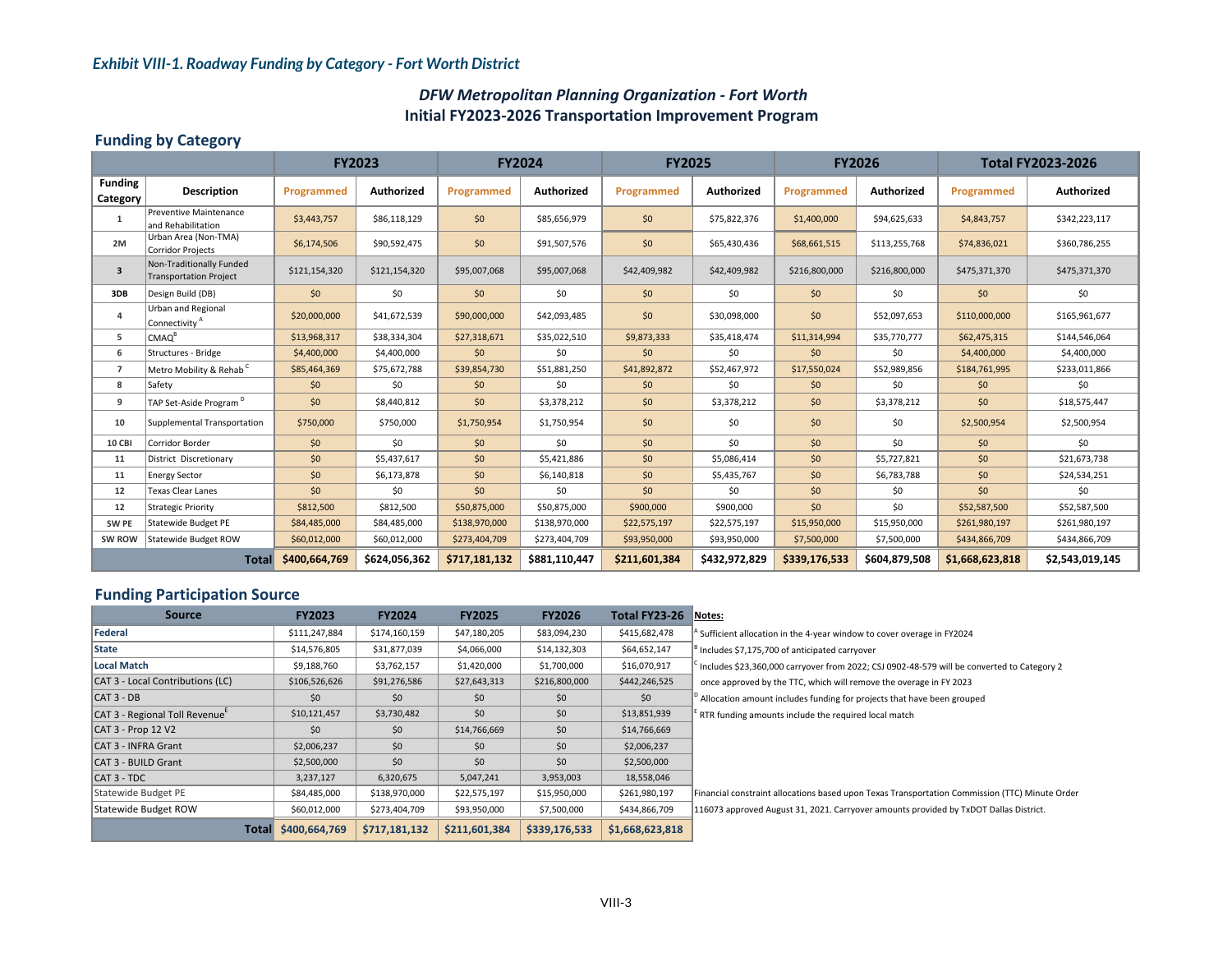#### *Exhibit VIII-2. Roadway Funding by Category - Dallas District*

#### *DFW Metropolitan Planning Organization ‐ Dallas* **Initial FY2023‐2026 Transportation Improvement Program**

#### **Funding by Category**

|                            |                                                           | <b>FY2023</b>   |                   | <b>FY2024</b>   |                 | <b>FY2025</b> |                 | <b>FY2026</b> |                 | <b>Total FY2023-2026</b> |                 |
|----------------------------|-----------------------------------------------------------|-----------------|-------------------|-----------------|-----------------|---------------|-----------------|---------------|-----------------|--------------------------|-----------------|
| <b>Funding</b><br>Category | <b>Description</b>                                        | Programmed      | <b>Authorized</b> | Programmed      | Authorized      | Programmed    | Authorized      | Programmed    | Authorized      | Programmed               | Authorized      |
| 1                          | Preventive Maintenance<br>land Rehabilitation             | \$5,000,000     | \$123,052,539     | \$4,500,000     | \$122,393,610   | \$0           | \$108,341,135   | \$3,430,541   | \$135,208,747   | \$12,930,541             | \$488,996,031   |
| 2M                         | Urban Area (TMA)<br>Corridor Projects <sup>A</sup>        | \$263,561,219   | \$274,851,344     | \$114,974,405   | \$194,453,600   | \$79,809,423  | \$139,039,675   | \$194,921,040 | \$240,668,508   | \$653,266,087            | \$849,013,127   |
| $\overline{3}$             | Non-Traditionally Funded<br><b>Transportation Project</b> | \$118,263,737   | \$118,263,737     | \$530,937,247   | \$530,937,247   | \$21,557,568  | \$21,557,568    | \$8,305,977   | \$8,305,977     | \$679,064,529            | \$679,064,529   |
| 3DB                        | Design Build (DB)                                         | \$0             | \$0               | 50              | \$0             | \$0           | \$0             | \$0           | \$0             | \$0                      | \$0             |
| 4                          | <b>Urban and Regional</b><br>Connectivity <sup>B</sup>    | \$64,583,225    | \$88,554,144      | \$93,080,140    | \$89,448,656    | \$0           | \$63,958,251    | \$131,202,084 | \$110,707,513   | \$288,865,449            | \$352,668,564   |
| 5                          | CMAO <sup>C</sup>                                         | \$106,690,259   | \$82,478,228      | \$70,134,486    | \$67,984,871    | \$39,326,542  | \$68,753,508    | \$15,664,804  | \$69,437,390    | \$231,816,091            | \$288,653,998   |
| 6                          | Structures - Bridge                                       | \$0             | \$0               | \$0             | \$0             | \$0           | \$0             | \$0           | \$0             | \$0                      | \$0             |
| $\overline{7}$             | Metro Mobility & Rehab <sup>D</sup>                       | \$130,371,093   | \$126,868,835     | \$95,593,355    | \$110,247,657   | \$110,443,015 | \$111,494,439   | \$102,768,560 | \$112,603,443   | \$439,176,023            | \$461,214,374   |
| 8                          | Safety                                                    | \$0             | \$881,828         | \$0             | \$0             | \$0           | \$0             | \$0           | \$0             | \$0                      | \$881,828       |
| 9                          | TAP Set-Aside Program <sup>E</sup>                        | \$4,648,925     | \$16,385,105      | \$0             | \$6,557,705     | \$0           | \$6,557,705     | \$0           | \$6,557,705     | \$4,648,925              | \$36,058,221    |
| 10                         | Supplemental Transportation                               | \$0             | \$0               | \$0             | \$0             | \$0           | \$0             | \$0           | \$0             | \$0                      | \$0             |
| <b>10 CBI</b>              | Corridor Border                                           | \$0             | \$0               | \$0             | \$0             | \$0           | \$0             | \$0           | \$0             | \$0                      | \$0             |
| 11                         | District Discretionary <sup>t</sup>                       | \$0             | \$17,494,608      | \$0             | \$7,020,272     | \$2,500,000   | \$6,501,282     | \$30,664,453  | \$7,493,564     | \$33,164,453             | \$38,509,726    |
| 11                         | <b>Energy Sector</b>                                      | \$0             | \$6,702,822       | \$0             | \$6,666,929     | \$0           | \$5,901,474     | \$0           | \$7,364,985     | \$0                      | \$26,636,210    |
| 12                         | <b>Texas Clear Lanes</b>                                  | \$0             | \$0               | \$0             | \$0             | \$0           | \$0             | \$0           | \$0             | \$0                      | \$0             |
| 12                         | <b>Strategic Priority</b>                                 | \$390,903,454   | \$390,903,454     | \$312,535,077   | \$312,535,077   | \$650,539,342 | \$650,539,342   | \$322,980,000 | \$322,980,000   | \$1,676,957,873          | \$1,676,957,873 |
| SW PE                      | Statewide Budget PE                                       | \$214,077,341   | \$214,077,341     | \$161,723,700   | \$161,723,700   | \$2,100,000   | \$2,100,000     | \$7,757,775   | \$7,757,775     | \$385,658,816            | \$385,658,816   |
| SW ROW                     | Statewide Budget ROW                                      | \$713,530,000   | \$713,530,000     | \$658,100,000   | \$658,100,000   | \$15,171,200  | \$15,171,200    | \$4,000,000   | \$4,000,000     | \$1,390,801,200          | \$1,390,801,200 |
|                            | <b>Total</b>                                              | \$2,011,629,253 | \$2,174,043,985   | \$2,041,578,410 | \$2,268,069,324 | \$921,447,090 | \$1,199,915,580 | \$821,695,234 | \$1,033,085,607 | \$5,796,349,987          | \$6,675,114,497 |

#### **Funding Participation Source**

| <b>Source</b>                              | <b>FY2023</b>   | <b>FY2024</b>   | <b>FY2025</b> | <b>FY2026</b> | Total FY23-26   | Notes:                                                                                                        |
|--------------------------------------------|-----------------|-----------------|---------------|---------------|-----------------|---------------------------------------------------------------------------------------------------------------|
| <b>IFederal</b>                            | \$791,106,015   | \$561,100,543   | \$716,551,898 | \$645,977,692 | \$2,714,736,148 | Assumes \$118,912,494 of carryover (CSJs 0816-02-072, 0451-03-013, 2679-03-015 and -016 are double listed) ^  |
| <b>State</b>                               | \$167,865,140   | \$113,447,767   | \$151,756,304 | \$137,365,624 | \$570,434,835   | $^{\circ}$ Carryover funds in FY2023 and 2025 to cover overages in FY2024 and 2026, respectively              |
| Local Match                                | \$6,787,020     | \$16,269,153    | \$14,310,120  | \$18,288,166  | \$55,654,459    | Includes \$13,929,300 of carryover; Sufficient allocation regionally for overage in FY2023 & 2024             |
| CAT 3 - Local Contributions (LC)           | \$72,359,772    | \$513,918,996   | \$12,457,568  | \$7,055,977   | \$605,792,313   | $\beta$ Includes \$49,640,000 of carryover; Sufficient allocation regionally to cover overage in FY2023       |
| $ CAT 3 - DB$                              | \$0             | \$0             | \$0           | \$0           | \$0             | once Cat 2/Cat 7 exchanges are approved; \$33,935,840 moved from Dallas District allocation to Paris District |
| CAT 3 - Regional Toll Revenue <sup>G</sup> | \$45,903,965    | \$10,145,720    | \$9,100,000   | \$1,250,000   | \$66,399,685    | Allocation amount includes funding for projects that have been grouped                                        |
| CAT 3 - TMF                                | \$0             | \$6,872,531     | \$0           | \$0           | \$6,872,531     | Includes carryover of \$10,450,000; FY2026 overage covered by carryover from FY2023-2025                      |
| $CAT$ 3 - TDC                              | 18,399,477      | 8,446,571       | 10,457,000    | 4,672,507     | 41,975,555      | RTR funding amounts include the required local match                                                          |
| Statewide Budget PE                        | \$214,077,341   | \$161,723,700   | \$2,100,000   | \$7,757,775   | \$385,658,816   |                                                                                                               |
| Statewide Budget ROW                       | \$713,530,000   | \$658,100,000   | \$15,171,200  | \$4,000,000   | \$1,390,801,200 | Financial constraint allocations based upon Texas Transportation Commission (TTC)                             |
| <b>Total</b>                               | \$2,011,629,253 | \$2,041,578,410 | \$921,447,090 | \$821,695,234 | \$5,796,349,987 | MO 116073 approved August 31, 2021. Carryover amounts provided by TxDOT Dallas District.                      |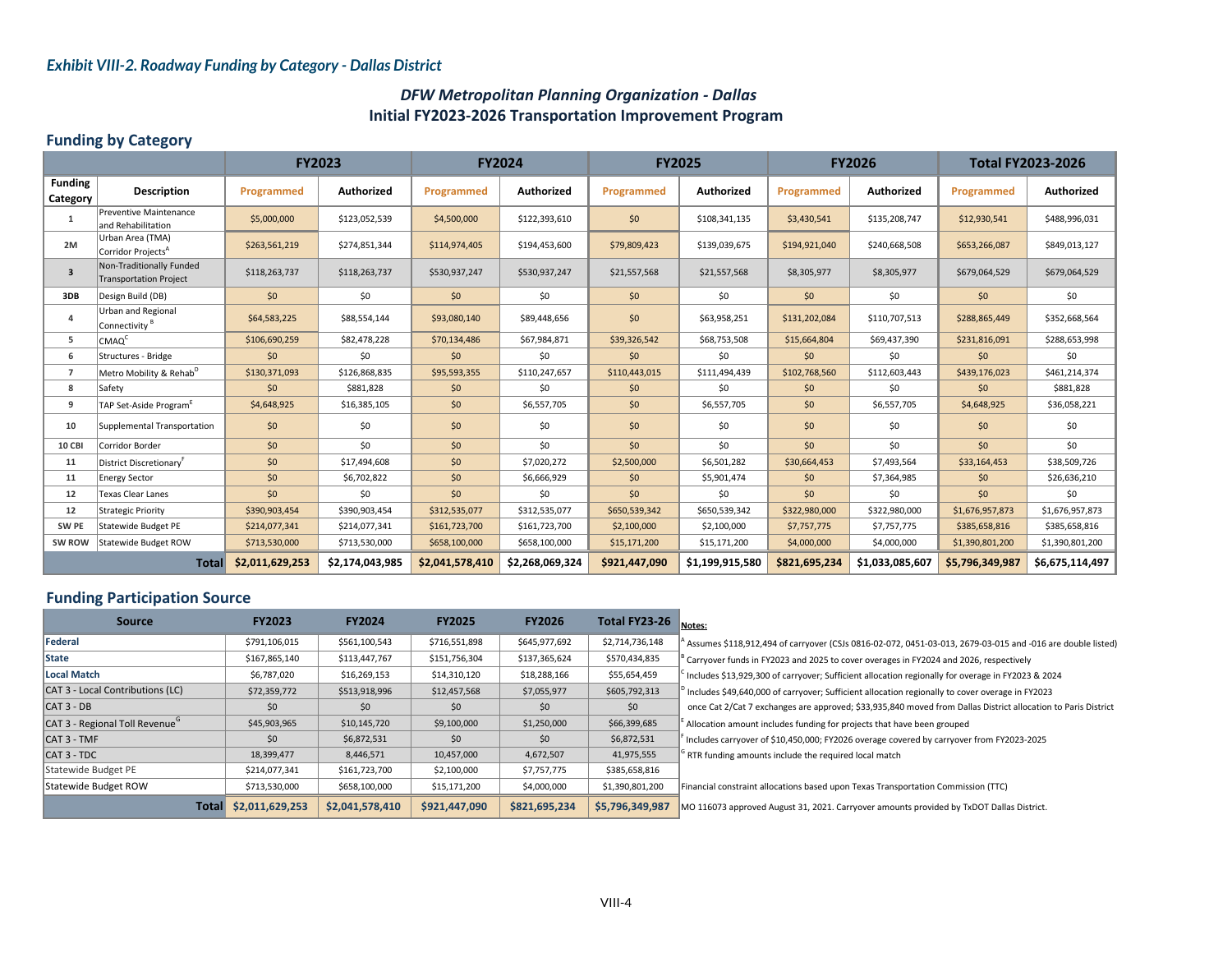### *DFW Metropolitan Planning Organization ‐ Paris District* **Initial FY2023‐2026 Transportation Improvement Program**

#### **Funding by Category**

|                            |                                                           | <b>FY2023</b> |               | <b>FY2024</b> |                   | <b>FY2025</b> |                   | <b>FY2026</b> |                   | <b>Total FY2023-2026</b> |                   |
|----------------------------|-----------------------------------------------------------|---------------|---------------|---------------|-------------------|---------------|-------------------|---------------|-------------------|--------------------------|-------------------|
| <b>Funding</b><br>Category | <b>Description</b>                                        | Programmed    | Authorized    | Programmed    | <b>Authorized</b> | Programmed    | <b>Authorized</b> | Programmed    | <b>Authorized</b> | Programmed               | <b>Authorized</b> |
| 1                          | <b>Preventive Maintenance</b><br>and Rehabilitation       | \$0           | \$48,073,247  | \$0           | \$47,815,821      | \$0           | \$42,325,906      | \$0           | \$52,822,343      | \$0                      | \$191,037,317     |
| 2M                         | Urban Area (Non-TMA)<br>Corridor Projects <sup>A</sup>    | \$36,570,160  | \$36,570,160  | \$0           | \$0               | \$0           | \$0               | \$0           | \$0               | \$36,570,160             | \$36,570,160      |
| $\overline{\mathbf{3}}$    | Non-Traditionally Funded<br><b>Transportation Project</b> | \$2,085,000   | \$2,085,000   | \$0           | \$0               | \$0           | \$0               | \$0           | \$0               | \$2,085,000              | \$2,085,000       |
| 3DB                        | Design Build (DB)                                         | \$0           | \$0           | \$0           | \$0               | \$0           | \$0               | \$0           | \$0               | \$0\$                    | \$0               |
| 4                          | Urban and Regional<br>Connectivity                        | \$0           | \$3,913,743   | \$0           | \$3,953,277       | \$0           | \$2,826,702       | \$0           | \$4,892,834       | \$0                      | \$15,586,556      |
| 5                          | <b>CMAQ</b>                                               | \$0           | \$0           | \$0           | \$0               | \$0           | \$0               | \$0           | 50                | \$0                      | \$0               |
| 6                          | Structures - Bridge                                       | \$0           | \$0           | \$0           | \$0               | \$0           | \$0               | \$0           | \$0               | \$0                      | \$0               |
| $\overline{7}$             | Metro Mobility & Rehab <sup>A</sup>                       | \$33,935,840  | \$33,935,840  | \$0           | \$0               | \$0           | \$0               | \$0           | \$0               | \$33,935,840             | \$33,935,840      |
| 8                          | Safety                                                    | \$0           | \$0           | \$0           | \$0               | \$0           | \$0               | \$0           | \$0               | \$0                      | \$0               |
| 9                          | TAP Set-Aside Program                                     | \$0           | \$0           | \$0           | \$0               | \$0           | \$0               | \$0           | \$0               | \$0\$                    | \$0               |
| 10                         | Supplemental Transportation                               | \$0           | \$0           | \$0           | \$0               | \$0           | \$0               | \$0           | \$0               | \$0                      | \$0               |
| <b>10 CBI</b>              | Corridor Border                                           | \$0           | \$0           | \$0           | \$0               | \$0           | \$0               | \$0           | \$0               | \$0                      | \$0               |
| 11                         | District Discretionary                                    | \$0           | \$3,540,553   | \$0           | \$3,534,981       | \$0           | \$3,416,151       | \$0           | \$3,643,348       | \$0                      | \$14,135,033      |
| 11                         | <b>Energy Sector</b>                                      | \$0           | \$4,145,784   | \$0           | \$4,123,584       | \$0           | \$3,650,139       | \$0           | \$4,555,341       | \$0                      | \$16,474,848      |
| 12                         | <b>Texas Clear Lanes</b>                                  | \$0\$         | \$0           | \$0           | \$0               | \$0           | \$0               | \$0           | \$0               | \$0\$                    | \$0               |
| 12                         | <b>Strategic Priority</b>                                 | \$80,400,000  | \$80,400,000  | \$0           | \$0               | \$0           | \$0               | \$0           | \$0               | \$80,400,000             | \$80,400,000      |
| SW PE                      | Statewide Budget PE                                       | \$305,800     | \$305,800     | \$0           | \$0               | \$686,000     | \$686,000         | \$0           | \$0               | \$991,800                | \$991,800         |
| SW ROW                     | Statewide Budget ROW                                      | \$4,499,600   | \$4,499,600   | \$0           | \$0               | \$14,000,000  | \$14,000,000      | \$0           | \$0               | \$18,499,600             | \$18,499,600      |
| <b>Total</b>               |                                                           | \$157,796,400 | \$217,469,727 | \$0           | \$59,427,663      | \$14,686,000  | \$66,904,898      | \$0           | \$65,913,866      | \$172,482,400            | \$409,716,154     |

### **Funding Participation Source**

| <b>Source</b>                    | <b>FY2023</b>       | <b>FY2024</b> | <b>FY2025</b> | <b>FY2026</b> | Total FY23-26 |
|----------------------------------|---------------------|---------------|---------------|---------------|---------------|
| <b>Federal</b>                   | \$120,724,800       | \$0           | \$0           | \$0           | \$120,724,800 |
| <b>State</b>                     | \$30,181,200        | \$0           | \$0           | \$0           | \$30,181,200  |
| Local Match                      | \$0                 | \$0           | \$0           | \$0           | \$0           |
| CAT 3 - Local Contributions (LC) | \$2,085,000         | \$0           | \$0           | \$0           | \$2,085,000   |
| CAT 3 - RTC/Local                | \$0                 | \$0           | \$0           | \$0           | \$0           |
| CAT 3 - TDC                      | \$0                 | \$0           | \$0           | \$0           | \$0           |
| Statewide Budget PE              | \$305,800           | \$0           | \$686,000     | \$0           | \$991,800     |
| Statewide Budget ROW             | \$4,499,600         | \$0           | \$14,000,000  | \$0           | \$18,499,600  |
|                                  | Total \$157,796,400 | \$0           | \$14,686,000  | \$0           | \$172,482,400 |

#### **Notes:**

 $<sup>A</sup>$  Funding is from Dallas District's allocation</sup>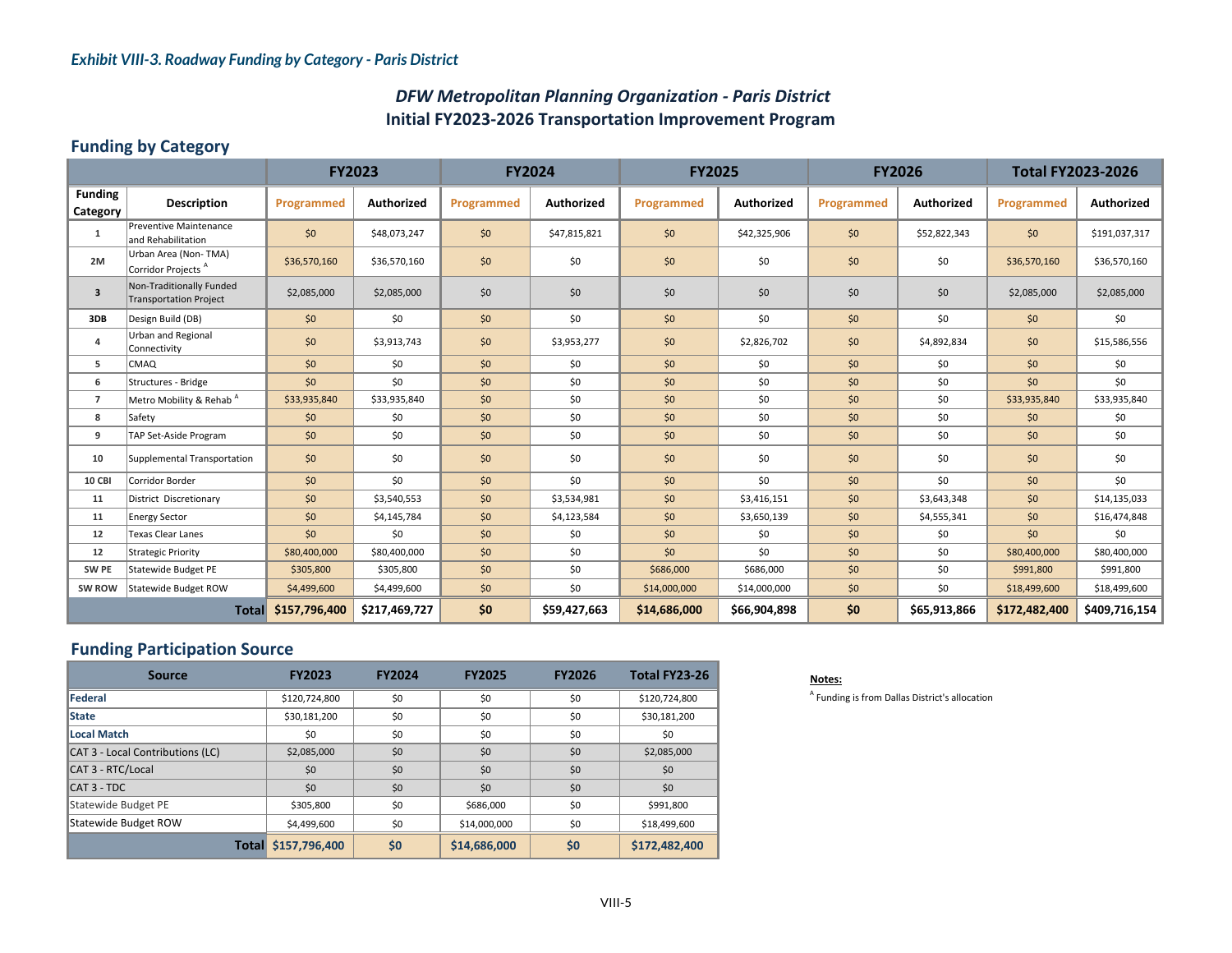#### **Transit Financial Summary DFW Metropolitan Planning Organization ‐ Fort Worth District FY2023‐2026 Transportation Improvement Program**

**All Figures in Year of Expenditure (YOE) Dollars**

| All Figures in Year of Expenditure (YOE) Dollars    |              |                             |               |              |               |                 |              |               | Current as of 5/6/2022 |
|-----------------------------------------------------|--------------|-----------------------------|---------------|--------------|---------------|-----------------|--------------|---------------|------------------------|
|                                                     |              | <b>FY2023</b>               |               |              | <b>FY2024</b> |                 |              | <b>FY2025</b> |                        |
| <b>Transit Program</b>                              | Federal      | State/Other                 | <b>Total</b>  | Federal      | State/Other   | <b>Total</b>    | Federal      | State/Other   | <b>Total</b>           |
| Sec. 5307 - Urbanized Formula >200K                 | \$80,224,320 | \$14,121,080                | \$94,345,400  | \$61,870,000 | \$12,500,000  | \$74,370,000    | \$11,870,000 | \$0           | \$11,870,000           |
| 2 Sec. 5307 - Urbanized Formula <200K               | \$0          | \$0                         | \$0           | \$0          | \$0           | \$0             | \$0          | 50            | \$0                    |
| 3 Sec. 5309 - Discretionary                         | 50           | \$0                         | \$0           | \$0          | \$0           |                 | \$0          | \$0           | \$0 <sub>0</sub>       |
| 4 Sec. 5310 - Elderly & Individuals w/Disabilities  | \$832,000    | \$0                         | \$832,000     | \$416,000    | \$0           | \$416,000       | \$416,000    | 50            | \$416,000              |
| 5 Sec. 5311 - Nonurbanized Formula                  | 50           | \$0                         | \$0∥          | \$0          | \$0           | \$0             | \$0          | \$0           | 50 <sup>°</sup>        |
| 6 Sec. 5316 - JARC > 200K                           | 50           | 50                          | \$0           | 50           | \$0           | 0≵              | 50           | 50            | 50                     |
| Sec. 5316 - JARC < 200K                             | 50           | 50                          | 50            | \$0          | 50            | \$٥             | \$0          | 50            | 50                     |
| 8 Sec. 5316 - JARC Nonurbanized                     | 50           | \$0                         | \$0           | 50           | \$0           | \$٥             | \$0          | 50            | \$0 <sub>1</sub>       |
| 9 Sec. 5317 - New Freedom > 200K                    | \$0          | $\overline{50}$             | \$0           | \$0          | \$0           | \$0             | \$0          | 50            | 50                     |
| 10 Sec. 5317 - New Freedom < 200K                   | 50           | \$0                         | \$0           | 50           | 50            | \$0             | \$0          | 50            | \$0 <sub>0</sub>       |
| 11 Sec. 5317 - New Freedom Nonurbanized             | 50           | \$0                         | \$0           | \$0          | 50            | 50 <sub>l</sub> | \$0          | 50            | 50 <sup>°</sup>        |
| 12 Sec. 5337 - State of Good Repair Program         | \$5,000,000  | \$0                         | \$5,000,000   | \$2,500,000  | \$0           | \$2,500,000     | \$2,500,000  | 50            | \$2,500,000            |
| 13 Sec. 5339 - Bus and Bus Facilities Program       | \$2,400,000  | \$0                         | \$2,400,000   | \$1,200,000  | \$0           | \$1,200,000     | \$1,200,000  | 50            | \$1,200,000            |
| 14 Other FTA                                        | 50           | \$0                         | \$0           | 50           | \$0           | \$0             | \$0          | \$0           | 50 <sup>°</sup>        |
| 15 Regionally Significant or Other                  | 50           | 50                          | 50            | \$0          | 50            | 50 <sub>l</sub> | \$0          | 50            | 50 <sup>°</sup>        |
| <b>Total Funds</b>                                  |              | $$88,456,320$ $$14,121,080$ | \$102,577,400 | \$65,986,000 | \$12,500,000  | \$78,486,000    | \$15,986,000 | \$0           | \$15,986,000           |
| <b>Transportation Development Credits Requested</b> |              |                             | 6,394,400     |              |               | 3,197,200       |              |               | 3,637,200              |
| <b>Transportation Development Credits Awarded</b>   |              |                             | 534,400       |              |               | 147,200         |              |               |                        |

**All Figures in Year of Expenditure (YOE) Dollars**

| <b>Transit Programs</b>                             |                 | <b>FY2026</b>             |              | <b>FY2023-2026 Total</b> |              |                  |  |
|-----------------------------------------------------|-----------------|---------------------------|--------------|--------------------------|--------------|------------------|--|
|                                                     | Federal         | State/Other               | <b>Total</b> | Federal                  | State/Other  | <b>Total</b>     |  |
| Sec. 5307 - Urbanized Formula >200K                 | \$61,870,000    | \$12,500,000              | \$74,370,000 | \$215,834,320            | \$39,121,080 | \$254,955,400    |  |
| Sec. 5307 - Urbanized Formula <200K                 | \$0             | \$0∣                      | \$0          | \$0                      | \$0          | 50 <sub>l</sub>  |  |
| Sec. 5309 - Discretionary                           | \$0             | 50                        | \$0          | \$0                      | \$0          | \$0 <sub>l</sub> |  |
| Sec. 5310 - Elderly &Individuals w/Disabilities     | \$416,000       | \$0                       | \$416,000    | \$2,080,000              | \$0          | \$2,080,000      |  |
| Sec. 5311 - Nonurbanized Formula                    | \$0             | \$0                       | \$0          | \$0                      | \$0          | 50 <sup>°</sup>  |  |
| Sec. 5316 - JARC > 200K                             | \$0             | \$0                       | 50           | 50                       | 50           | 50 <sub>l</sub>  |  |
| Sec. 5316 - JARC < 200K                             | \$0             | \$0                       | \$0          | 50                       | 50           | 50               |  |
| Sec. 5316 - JARC Nonurbanized                       | \$0             | 50                        | 50           | 50                       | 50           | 50 <sub>l</sub>  |  |
| Sec. 5317 - New Freedom > 200K                      | \$0             | \$0                       | \$0          | 50                       | 50           | 50 <sub>l</sub>  |  |
| 10 Sec. 5317 - New Freedom < 200K                   | $\overline{50}$ | 50                        | 50           | 50                       | 50           | 50               |  |
| 11 Sec. 5317 - New Freedom Nonurbanized             | \$0             | \$0∣                      | \$0          | \$O                      | 50           | \$0 <sub>l</sub> |  |
| 12 Sec. 5337 - State of Good Repair Program         | \$2,500,000     | \$0                       | \$2,500,000  | \$12,500,000             | 50           | \$12,500,000     |  |
| 13 Sec. 5339 - Bus and Bus Facilities Program       | \$1,200,000     | \$0                       | \$1,200,000  | \$6,000,000              | 50           | \$6,000,000      |  |
| 14 Other FTA                                        | \$0             | \$0                       | \$0          | \$0                      | \$0          | 50 <sup>°</sup>  |  |
| 15 Regionally Significant or Other                  | 50              | 50                        | 50           | 50                       | 50           | 50               |  |
| <b>Total Funds</b>                                  |                 | \$65,986,000 \$12,500,000 | \$78,486,000 | \$236,414,320            | \$39,121,080 | \$275,535,400    |  |
| <b>Transportation Development Credits Requested</b> |                 |                           | 3,197,400    |                          |              | 16,426,200       |  |
| <b>Transportation Development Credits Awarded</b>   |                 |                           |              |                          |              | 681,600          |  |